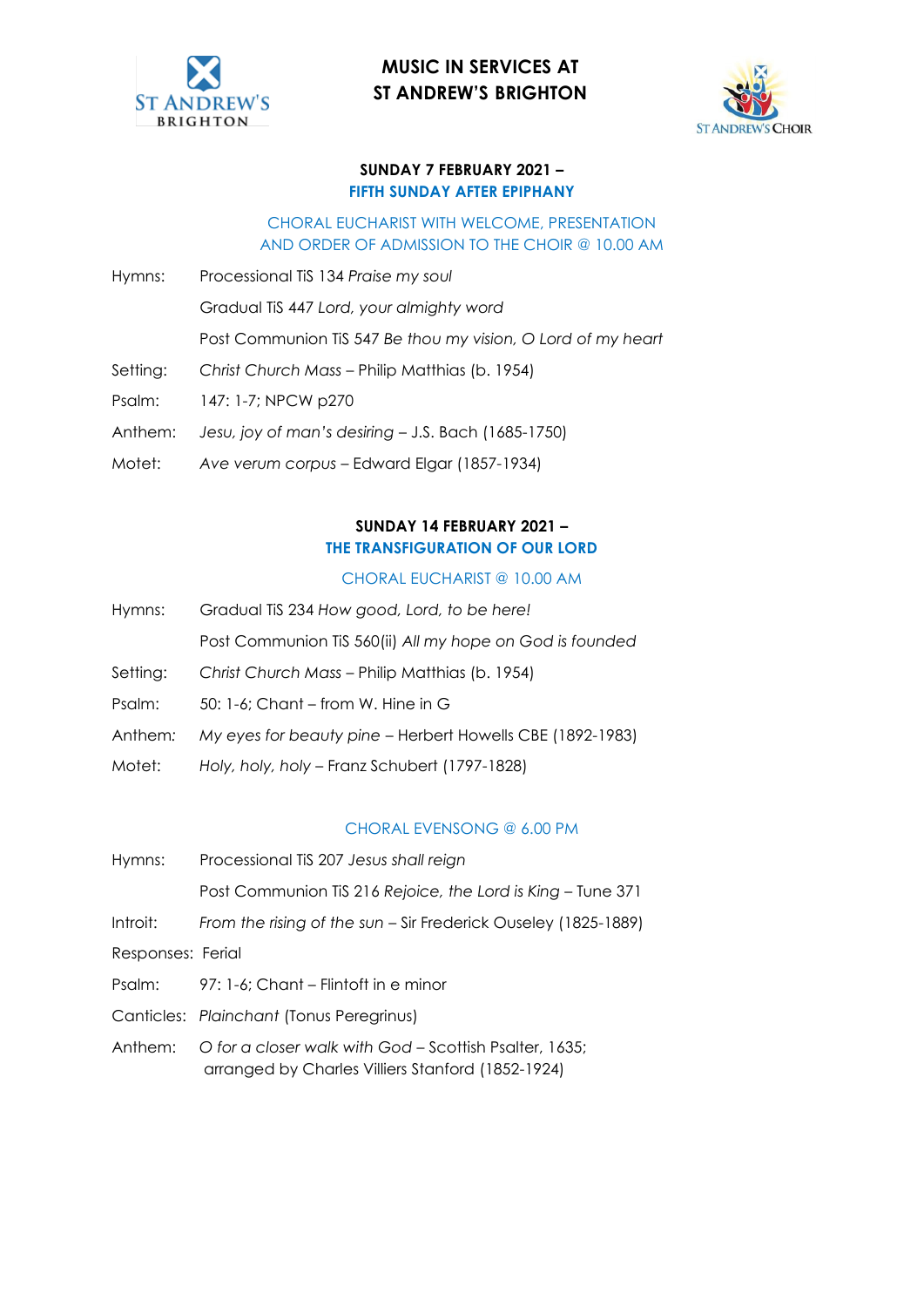



#### **WEDNESDAY 17 FEBRUARY 2021 – ASH WEDNESDAY**

#### CHORAL EUCHARIST AND IMPOSITION OF ASHES @ 6.00 PM

Hymns: Gradual TiS 591 *Forty days and forty nights* 

Post Communion TiS 586 *Abide with me*

Setting: *Christ Church Mass* – Philip Matthias (b. 1954)

Psalm: 51; TiS 31

Anthem: *Come down, O Love divine* – Sir William Harris KCVO (1883-1973)

Motet: *Nolo mortem peccatoris* [*I ask not the death of sinners*] – Thomas Morley (c.1558-1602)

#### **SUNDAY 21 FEBRUARY 2021 – FIRST SUNDAY IN LENT**

#### CHORAL EUCHARIST @ 10.00 AM

Hymns: Gradual TiS 598 *Dear Father, Lord of humankind*

Post Communion TiS 595 *O Jesus, I have promised to serve you to the end* 

- Setting: *Christ Church Mass*  Philip Matthias (b. 1954)
- Psalm: 25: TiS 14
- Anthem: *Thou knowest, Lord* Henry Purcell (1659-1695)
- Motet: *Almighty and everlasting God* Orlando Gibbons (1583-1625)
- Voluntary: *Pieds en l'air* from the *Capriol Suite* Peter Warlock (1894-1930)

#### **SUNDAY 28 FEBRUARY 2021 – SECOND SUNDAY IN LENT**

#### CHORAL EUCHARIST @ 10.00 AM

- Introit: *Lord, thou hast been our dwelling place* Eric H. Thiman (1900-1975)
- Hymns: Gradual TiS 211(i) *Jesus, lover of my soul*

Post Communion TiS 147 *To God be the glory*

- Setting: *Christ Church Mass* Philip Matthias (b. 1954)
- Psalm: 22: 23-28; Chant Wesley in G
- Anthem: *Lord, for thy tender mercy's sake* John Hilton (d. 1608)
- Motet: *Ave verum corpus*, K. 618 Wolfgang Amadeus Mozart (1756-1791)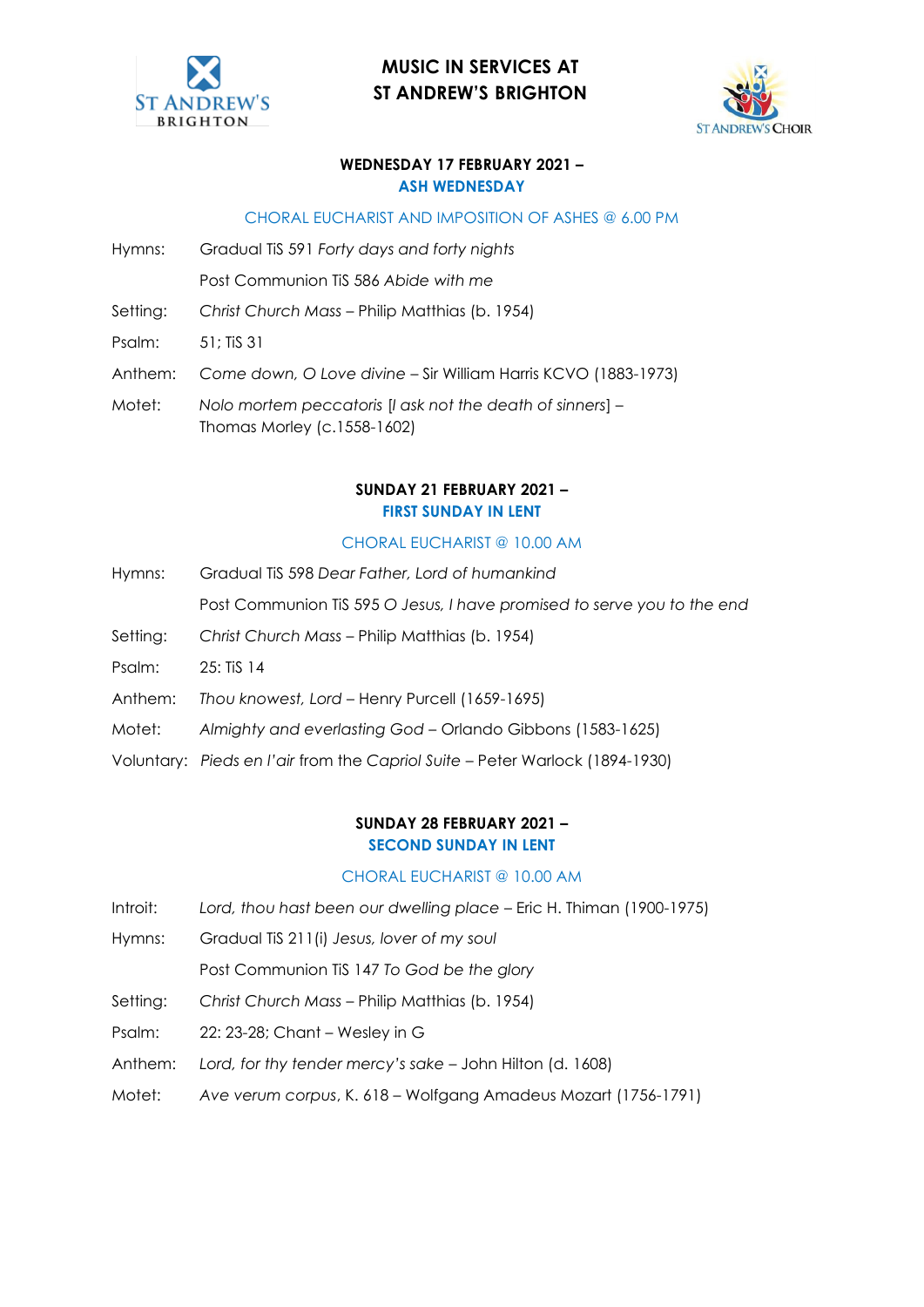



#### **SUNDAY 7 MARCH 2021 –**

#### *THIRD SUNDAY IN LENT* **– NO CHOIR**

#### **SUNDAY 14 MARCH 2021 –** *FOURTH SUNDAY IN LENT*

#### *MOTHERING SUNDAY*

#### **SUNG EUCHARIST @ 10.00 AM**

- **Hymns**: Processional NEH 185 *Sing we of the Blessed Mother*  Gradual NEH 161 *For Mary, Mother of the Lord*  Dismissal TiS 161 *Tell out, my soul, the greatness of the Lord!*
- **Setting**: *Parish Eucharist*  Michael Dudman (1938-1994) TiS 756
- **Psalm**: 107: 1-3, 17-22 NPCW
- **Anthem**: *Ave Maria*  Camille Saint-Saëns (1845-1921)
- **Motet:** *Magnificat Plainchant*
- **Postlude**: *Ave Maria (d'après Arcadelt)* Liszt (1811-1886)

#### **CHORAL EVENSONG @ 6.00 PM**

**Introit**: *Lord, thou hast been our dwelling place* – Eric Thiman (1900-1975)

**Responses**: *Ferial*

- **Psalm**: 119: 73-80 Chant Rawsthorne in E flat
- **Canticles**: *Ferial*
- **Anthem**: *Thou wilt keep him in perfect peace*  S.S.Wesley (1810-1876)
- **Hymn**: NEH 425 *O love, how deep, how broad, how high!* Tune 19(2)
- **Postlude**: *Concerto in A minor* BWV 593 (after Vivaldi) J.S. Bach (1685-1750)

#### **SUNDAY 21 MARCH 2021 –** *FIFTH SUNDAY IN LENT*

#### **CHORAL EUCHARIST @ 10.00 AM**

- **Prelude**: *Ciaccona* Johann Kaspar Kerll (1627-1693)
- **Hymns**: Processional TiS 580 *Lead us, heavenly Father, lead us* Gradual NEH 70(1) *Lord Jesus, think on me*  Dismissal TiS 569 *Guide me, O thou great Jehovah*
- **Setting**: *Parish Eucharist* Michael Dudman (1938-1994)
- **Psalm:** 119: 9-16; Words: RSCM Psalter; Tune: TiS 75
- **Anthem:** *Verily, verily I say unto you Thomas Tallis (c 1505-1585)*
- **Motet**: *Lord, I trust thee*  G.F. Handel (1685-1759)
- **Postlude**: *Toccata 6* Johann Kaspar Kerll (1627-1693)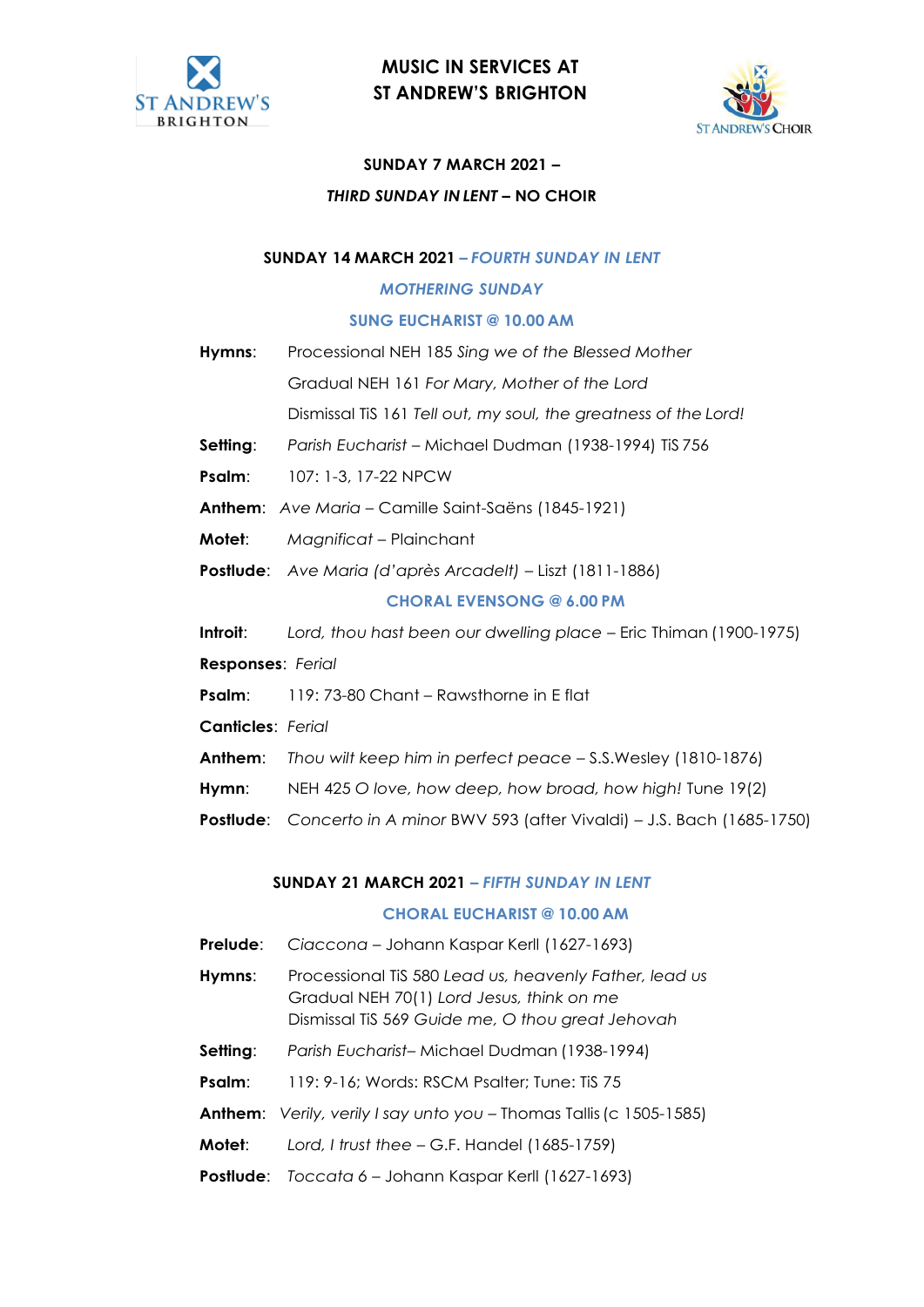



#### **SUNDAY 4 JULY 2021 – SUNG EUCHARIST – 10.00 AM** *SIXTH SUNDAY AFTER PENTECOST*

**with soloist Lay Clerk (Soprano) – Alexandra Toussaint Jackson**

**Setting:** Christ Church Mass - Philip Matthias (b.1954) TiS 757

**Hymns**: Processional – NEH 362 Gradual –NEH 486 vv 1, 5, 6 Post communion – NEH 368

**Psalm**: 48 – NPCW

**Music for reflection:** 'Pie Jesu' from Requiem in D minor, Op. 48 – Gabriel Fauré (1845–1924)

- **Music for communion:** An Evening Hymn Henry Purcell (1659-1695)
- **Postlude:** Prelude and Fugue in G major BWV 541 J.S. Bach (1685-1750)

### **SUNDAY 11 JULY 2021 – SUNG EUCHARIST – 10.00 AM** *SEVENTH SUNDAY AFTER PENTECOST*

#### **with soloist Organ Scholar – Zachary Hamilton -Russell**

- **Prelude:** *Herzliebster Jesu, was hast du verbrochen*  Helmut Walcha (1907-1991)
- **Setting:** Christ Church Mass Philip Matthias (b.1954) TiS 757
- **Hymns**: Processional Come, Thou fount of every blessing (Scottish Psalter); Tune TiS 392 Gradual –NEH 83 Glory be to Jesus vv 1, 2, 6, 7 Post Communion: TiS 153 God is love, let heaven adore him
- **Psalm:** 24 (said)
- **Music for reflection:** *Christ Jesus Who Maketh Us Glad* (from *79 Chorales, op. 28*) Marcel Dupré (1886-1971)
- **Communion music:** Tota Pulchra Es, Op. 10 Maurice Duruflé (1902-1986)
- **Postlude:** *Basse et Dessus de Trompette*  Louis-Nicolas Clérambault (1676-1749)

#### **SUNG EVENSONG – 6.00 PM**

**Hymns:** Processional – TiS 558 All praise to thee, my God, this night Magnificat – TiS 173 My soul gives glory to the Lord Nunc Dimittis – TiS 733Lord God you now have set your servant free Dismissal – TiS 453 We limit not the truth of God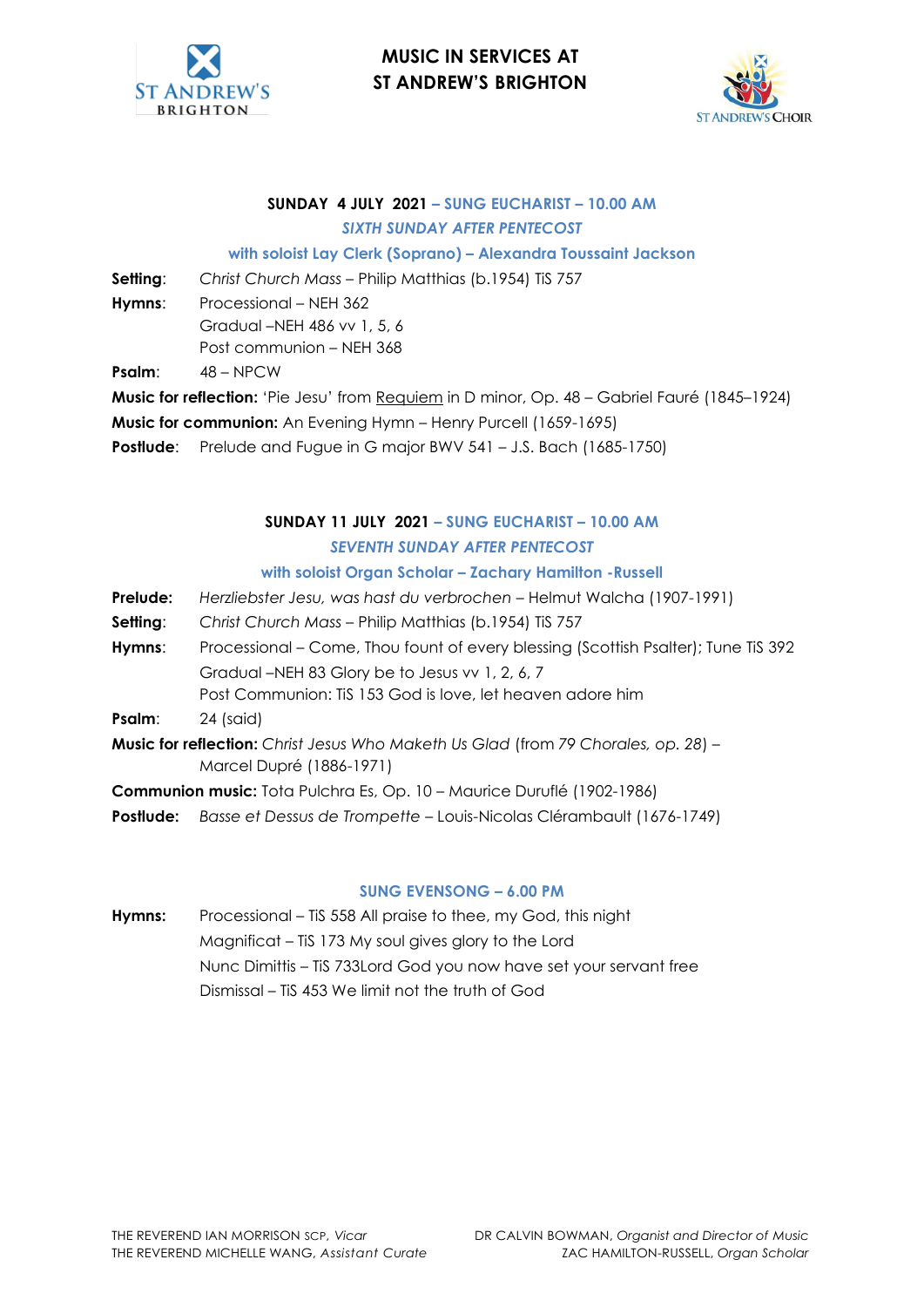



### **SUNDAY 18 JULY 2021**

# **CHORAL EUCHARIST – 10.00 AM**

## *EIGHTH SUNDAY AFTER PENTECOST*

**with the St Andrew's Choir**

**Setting:** *Christ Church Mass - Philip Matthias (b.1954) TiS 757* Hymns: Processional – AHB 343(ii) Christ is made the sure foundation (vv 1, 2, 5) Gradual –TiS 246 Christ is the world's light Dismissal – NEH 333 All my hope on God is founded (vv 1, 4, 5) **Psalm:** 89: 21, 23-30, 35-37 Knight in G (RSCM) **Anthem**: Ubi caritas – Maurice Duruflé (1902-1983) **Motet**: A Prayer of St Richard of Chichester – L.J. White (1910-1970) **Postlude:** Nun danket alle Gott BWV 657 (Now thank we all our God) – J.S. Bach (1685-1750)

### **SUNDAY 25 JULY 2021**

### **CHORAL EUCHARIST – 10.00 AM** *NINTH SUNDAY AFTER PENTECOST* **with the St Andrew's Choir**

| Setting:  | Christ Church Mass - Philip Matthias (b.1954) TiS 757          |
|-----------|----------------------------------------------------------------|
| Hymns:    | Processional – NEH 137 Come down, O love divine                |
|           | Gradual –TiS 168 For the fruits of all creation                |
|           | Dismissal – NEH 407 Lord, thy word abideth (vv 1, 2, 5, 6)     |
| Psalm:    | 14 Hylton Stewart in D minor (RSCM)                            |
| Anthem:   | Come down, O love divine - Sir William Harris KCVO (1883-1973) |
| Motet:    | Lord, I trust thee $-$ G.F. Handel (1685-1750)                 |
| Postlude: | Fugue in E flat major BWV 552/2 - J.S. Bach (1685-1750)        |

#### **SUNDAY 1 AUGUST 2021**

## **CHORAL EUCHARIST – 10.00 AM**

### *TENTH SUNDAY AFTER PENTECOST*

#### **with Sopranos and Altos of the St Andrew's Choir**

| Setting:  | Parish Eucharist - Michael Dudman (1938-1994) TiS 756     |
|-----------|-----------------------------------------------------------|
| Hymns:    | Processional - NEH 345 - Christ is the King vv 1, 5, 6    |
|           | Gradual - NEH 66 Forgive our sins as we forgive (tune 63) |
|           | Dismissal – NEH 445 Rock of ages                          |
| Psalm:    | 51: 1-12 (NPCW)                                           |
| Anthem:   | Holy Spirit, ever dwelling – Herbert Howells (1892-1983)  |
| Motet:    | Bread of the world – Louis Bourgeois (c 1510-1561)        |
| Postlude: | Toccata in C - Jan Pieterszoon Sweelinck (1562-1621)      |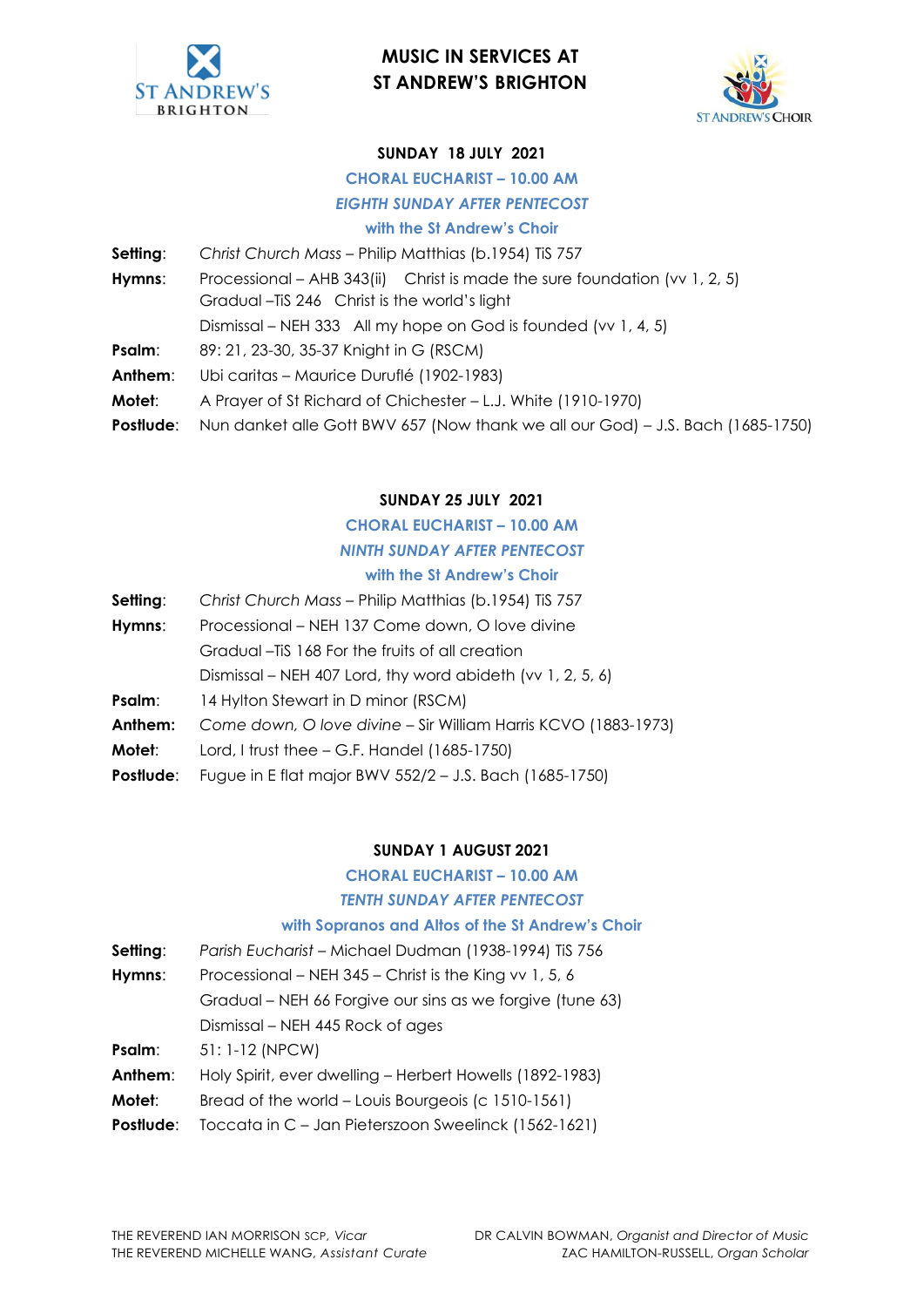



#### **SUNDAY 8 AUGUST 2021**

## **CHORAL EUCHARIST – 10.00 AM** *ELEVENTH SUNDAY AFTER PENTECOST*

#### **with the St Andrew's Choir**

| Setting:  | Parish Eucharist - Michael Dudman (1938-1994) TiS 756                     |
|-----------|---------------------------------------------------------------------------|
| Hymns:    | Processional – NEH 461 There's a wideness in God's mercy vv 1, 2, 5, 6, 7 |
|           | Gradual – NEH 374 How sweet the name of Jesus sounds vv 1, 2, 5, 6        |
|           | Dismissal - NEH 271 Alleluia, sing to Jesus vv 1, 3, 4                    |
| Psalm:    | 130 TiS 81                                                                |
| Anthem:   | Put peace into each other's hands - Traditional, arranged John Barnard    |
| Motet:    | Verily, verily – Thomas Tallis (c 1505-1585)                              |
| Postlude: | Prelude and Fugue in F major BWV 556 - J.S. Bach (1685-1750)              |

### **CHORAL EVENSONG – 6.00 PM with the St Andrew's Choir**

| Hymns:   | Processional – NEH 263 All creatures of our God and King vv 1, 4, 7       |
|----------|---------------------------------------------------------------------------|
|          | Dismissal – NEH 368 Guide me, O thou great Redeemer                       |
| Introit: | O give thanks unto the Lord - Eric Thiman (1900-1975)                     |
|          | <b>Responses:</b> Smith of Durham                                         |
|          | <b>Psalm:</b> $34:1-10$ Parry in E (RSCM)                                 |
|          | <b>Canticles:</b> Evening Canticles in D – Sir Herbert Brewer (1865-1928) |
| Anthem:  | O taste and see - Ralph Vaughan Williams (1872-1958)                      |
|          | <b>Postlude:</b> Sonate I, Mäßig schnell – Paul Hindemith (1899-1963)     |

#### **SUNDAY 15 AUGUST 2021**

**SUNG EUCHARIST – 10.00 AM**

#### *THE BLESSED VIRGIN MARY*

#### **with the Lay Clerks of the St Andrew's Choir**

- **Setting**: *Parish Eucharist*  Michael Dudman (1938-1994) TiS 756 **Hymns**: Processional – NEH 21 A great and mighty wonder vv 1, 2, 4, 5 Gradual – TiS 168 For the fruits of all creation Dismissal – TiS 161 Tell out my soul **Psalm:** 111 Smart in C (RSCM) Anthem: Ave Maria – Jacob Arcadelt (c 1505-1568), adapted by Pierre-Louis-Philippe Dietsch (1808-1865) **Motet:** I sing of a maiden that is mateless – Charles F. Waters (1895-1975)
- **Postlude**: Prélude, Fugue et Variation César Franck (1822-1890)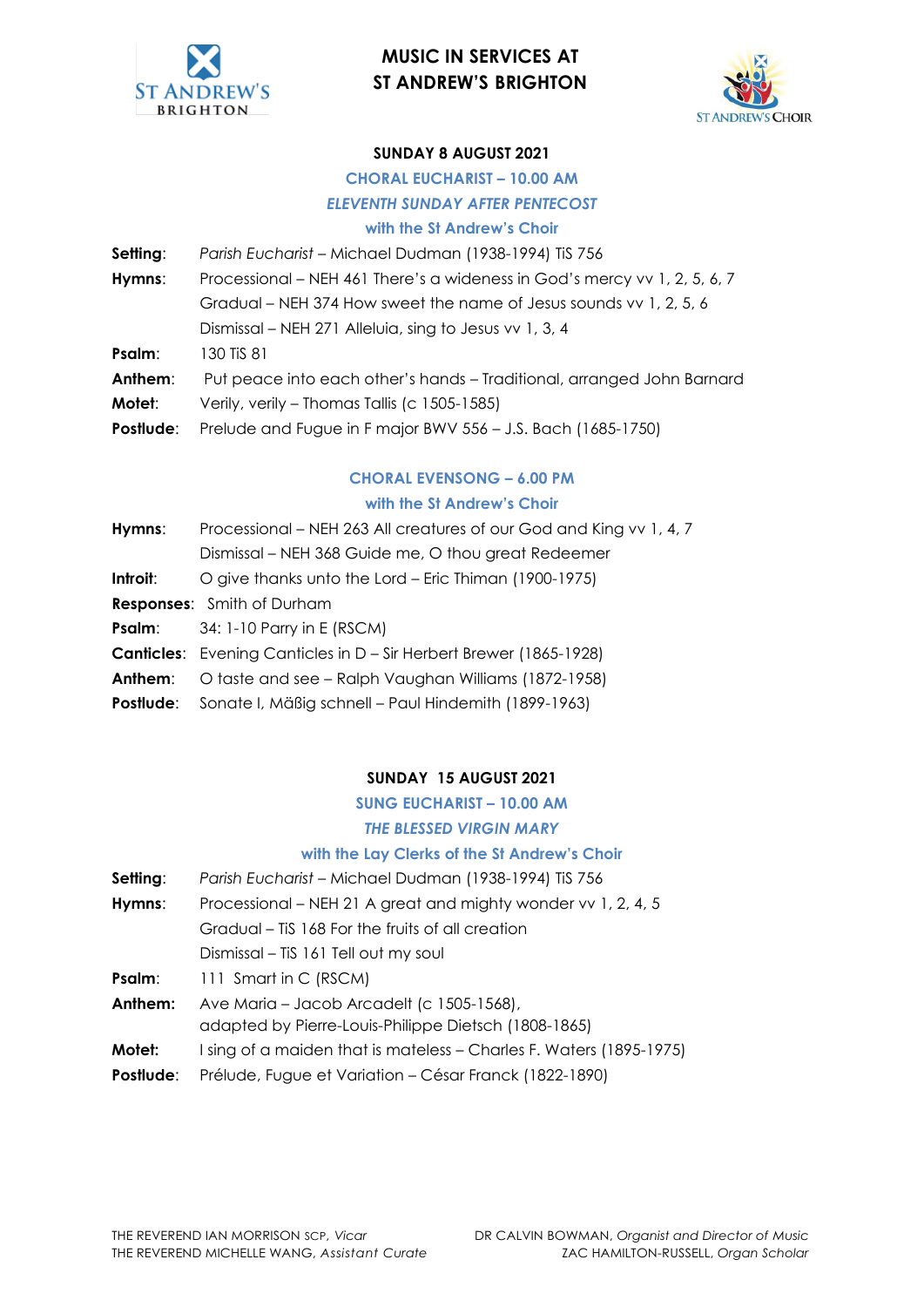



#### **SUNDAY 22 AUGUST 2021**

# **CHORAL EUCHARIST – 10.00 AM**

*THIRTEENTH SUNDAY AFTER PENTECOST*

#### **with Tenors and Basses of the St Andrew's Choir**

| Setting:  | Parish Eucharist - Michael Dudman (1938-1994) TiS 756)                 |
|-----------|------------------------------------------------------------------------|
| Hymns:    | Processional – NEH 475 Ye holy angels bright                           |
|           | Gradual – Tis 246 Christ is the world's light                          |
|           | Dismissal – NEH 427 O praise ye the Lord!                              |
| Psalm:    | 84 TiS 44 (Tune 247)                                                   |
| Anthem:   | O Mysterium Ineffable - Jean-François Lalouette (1651-1728)            |
| Motet:    | Sonate II, Ruhig bewegt – Paul Hindemith (1895-1963)                   |
| Postlude: | 'Introduction-Choral' from Suite Gothique – Léon Boëllmann (1862-1897) |

#### **SUNDAY 29 AUGUST 2021**

# **CHORAL EUCHARIST – 10.00 AM** *FOURTEENTH SUNDAY AFTER PENTECOST*

### **with the St Andrew's Choir**

- **Setting**: *Parish Eucharist*  Michael Dudman (1938-1994) TiS 756
- **Hymns**: Processional NEH 263 All creatures of our God and King vv 1, 4, 7 Gradual – NEH 70 Lord Jesus, think on me vv 1, 3, 5, 6 Dismissal – TiS 585 I heard the voice of Jesus say **Psalm**: 45: 1-2, 6-9 (NPCW) Anthem: Lord for thy tender mercy's sake - John Hilton (c. 1599-1637) **Motet**: Ave verum corpus K 618 – Wolfgang Amadeus Mozart (1759-1791)
- **Postlude**: Toccata in d minor BWV 538 J.S. Bach (1685-1750)

#### **SUNDAY 5 SEPTEMBER 2021**

#### **CHORAL EUCHARIST – 10.00 AM**

### *FIFTEENTH SUNDAY AFTER PENTECOST*

#### **with the St Andrew's Choir**

- **Setting:** Christ Church Mass Philip Matthias (b.1954) TiS 757
- **Hymns**: Processional NEH 473 (Tune ii) When morning gilds the skies vv 1, 6, 7, 8
	- Gradual TiS 129 Amazing grace
	- Dismissal NEH 334 All people that on earth do dwell
- **Psalm:** 125 Harrison in D (RSCM)
- **Anthem**: God be in my head Sir Henry Walford Davies (1869-1941)
- **Motet**: Ave verum William Byrd (1543-1623)
- **Postlude**: Toccata in e minor Johann Pachelbel (1653-1706)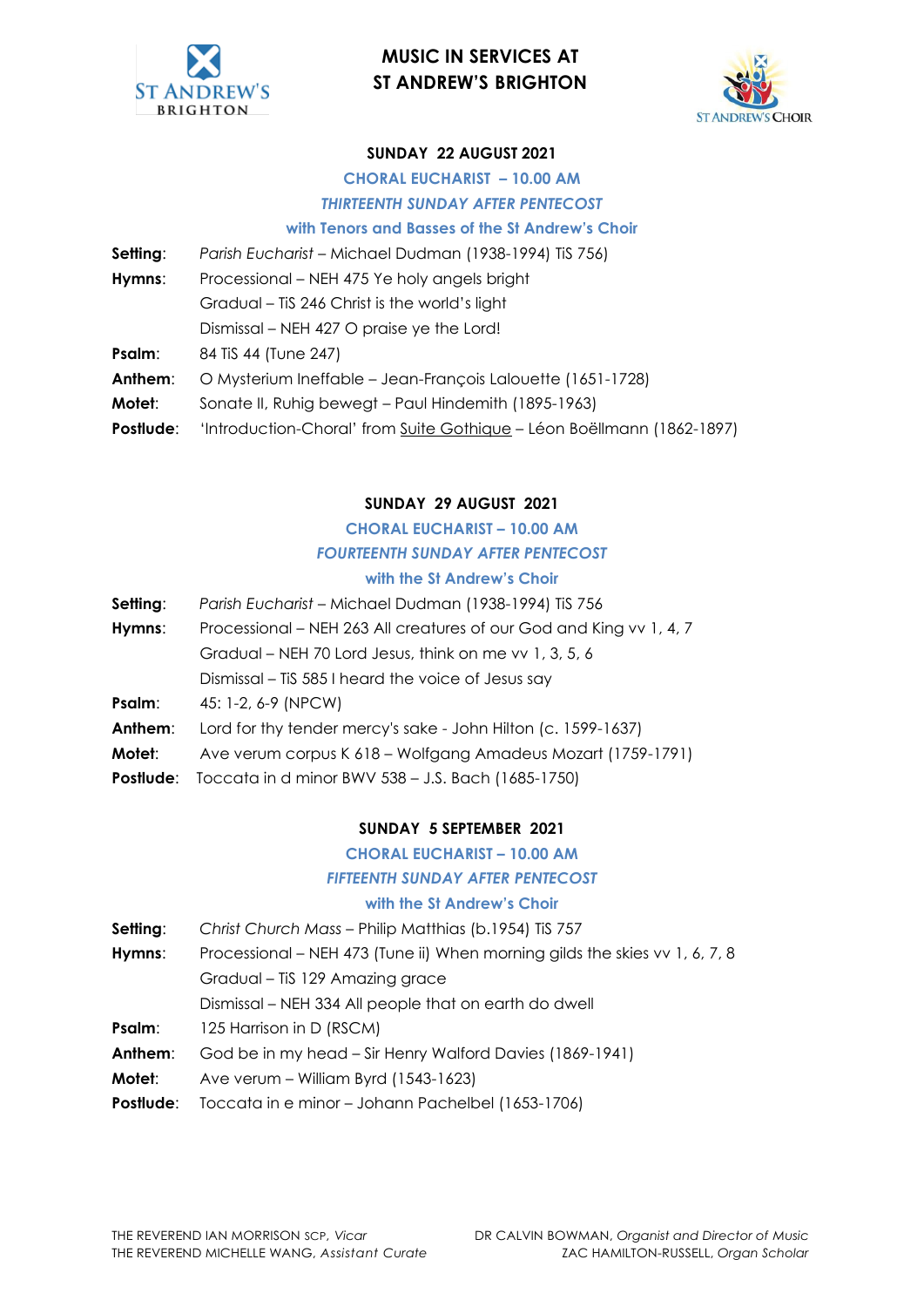



#### **SUNDAY 14 NOVEMBER 2021**

**CHORAL EUCHARIST – 10.00 AM**

*REMEMBRANCE SUNDAY*

*TWENTY-FIFTH SUNDAY AFTER PENTECOST*

#### **with the St Andrew's Choir**

| Setting:  | Christ Church Mass - Philip Matthias (b.1954) TiS 757                   |
|-----------|-------------------------------------------------------------------------|
| Hymns:    | Processional – Who would true valour see TiS 561                        |
|           | Gradual – Come, my way, my truth, my life TiS 552                       |
|           | Dismissal – O God, our help in ages past NEH 417                        |
| Psalm:    | 16 NPCW                                                                 |
| Anthem:   | Lead me, Lord - Samuel Sebastian Wesley (1810-1876)                     |
| Motet:    | 'Pie Jesu' from Requiem – Andrew Lloyd Webber (*1948)                   |
|           | Soloists: Alexandra Toussaint-Jackson, Chloe James                      |
| Postlude: | 'Overture' from Suite in D, HWV 341 - Georg Frideric Handel (1685-1759) |

#### **SUNDAY 21 NOVEMBER 2021**

#### **CHORAL EUCHARIST – 10.00 AM**

#### *CHRIST THE KING (THE REIGN OF CHRIST)*

#### **with the St Andrew's Choir**

- **Setting:** *Christ Church Mass Philip Matthias (b.1954) TiS 757*
- **Hymns**: Processional Eternal Father, strong to save NEH 354 Gradual – Let all the world in every corner sing NEH 394
- Dismissal All people that on earth do dwell NEH 334
- **Psalm:** 93 TiS 51 (Response 2)
- **Anthem**: O Lord that seest Charles Wood (1866-1926)
- **Motet**: Ave verum corpus Edward Elgar (1857-1934)
- **Postlude**: Praeludium und Fuge BWV 550 J.S. Bach (1685-1750)

#### **SUNDAY 28 NOVEMBER 2021**

#### **CHORAL EUCHARIST – 10.00 AM**

#### *179TH PATRONAL FESTIVAL*

#### *SAINT ANDREW, APOSTLE AND MARTYR*

#### **with the St Andrew's Choir**

| Setting: | Christ Church Mass - Philip Matthias (b.1954) TiS 757                               |
|----------|-------------------------------------------------------------------------------------|
| Hymns:   | Processional – O come, O come Emmanuel NEH 11 v 1, 3, 7                             |
|          | Gradual – Come, thou long expected Jesus NEH 3, Tune 48                             |
|          | Dismissal – Jesus calls us! TiS 589 v 1, 2, 3, 5 (A Hymn for the Patronal Festival) |

- **Psalm**: 25: 1-9 NPCW
- **Trisagion**: Bowman

**Anthem:** 'O Thou, whose all-redeeming might' – Plainsong Melody arranged by David Blackwell